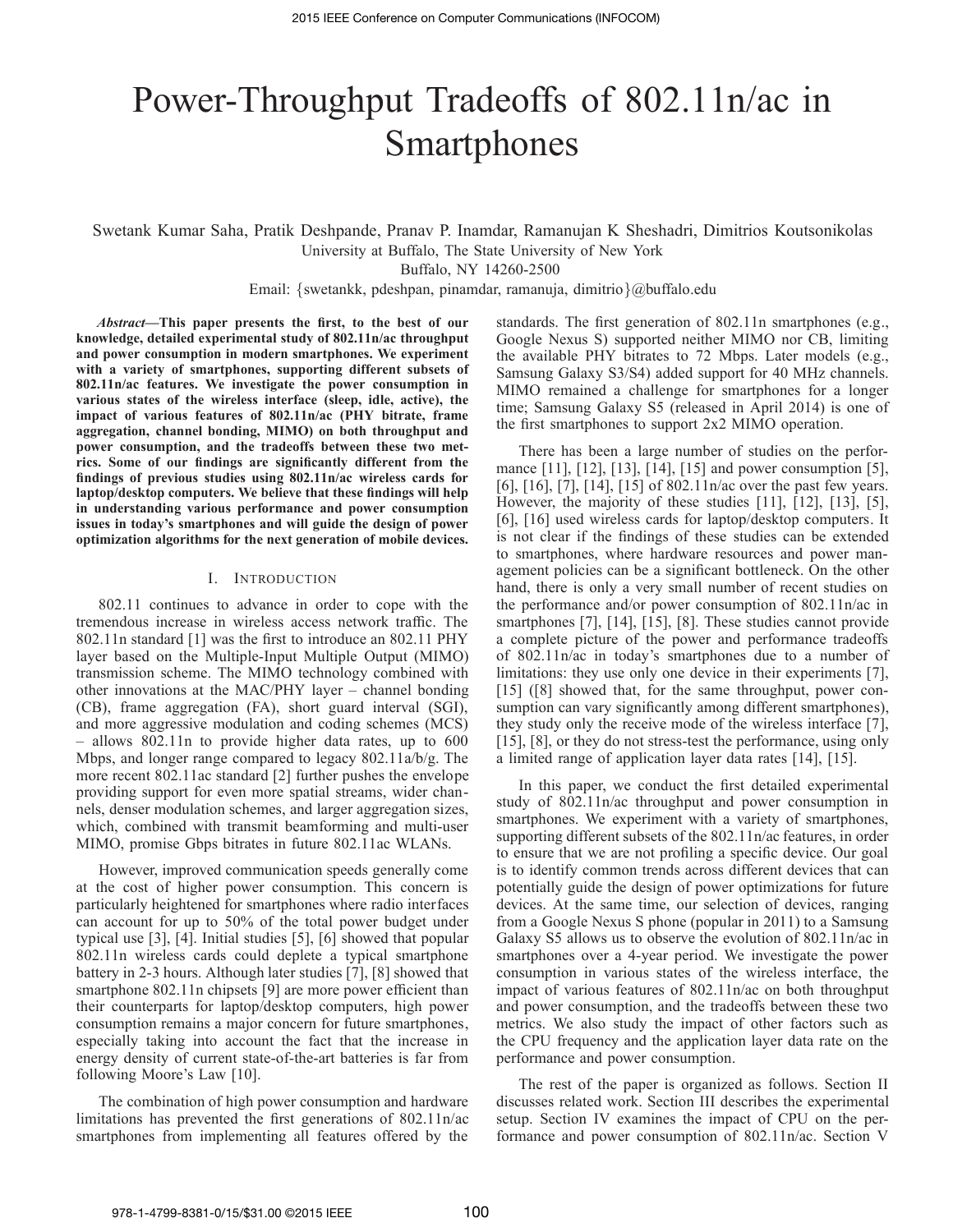examines power consumption in non-communicating modes. Sections VI and VII investigate the throughput and power consumption of 802.11n and 802.11ac, respectively, focusing on the impact of MCS, FA, and CB. Section VIII examines the impact of MIMO in 802.11n/ac. Section IX compares the impact of different 802.11n/ac features on throughput and power consumption for different application data rates. Finally, Section X concludes the paper.

## II. RELATED WORK

Several experimental works have studied the performance of 802.11n in WLANs (e.g., [11], [12], [17], [18], [13]). On the other hand, the only experimental study of the performance of 802.11ac is [15]. The testbeds used in all these works consist of desktop/laptop computers. To the best of our knowledge, there is no experimental study on the performance of 802.11n/ac in smartphones.

A few works have studied experimentally the power consumption of 802.11n/ac [5], [15] or modeled power consumption as a function of the 802.11n MAC/PHY features [16], [19]. These works also use wireless cards for laptops/desktops in their studies, with the exception of [15].

[15] is the first experimental study of 802.11ac WNICs in receive mode. Although most of the experiments use laptops as clients, the work also includes a small number of power measurements with a Samsung Galaxy S4 phone. The main finding is that power consumption increases proportionally with the channel width, which we also confirm in this study (Sections VII, IX).

The only works that focus on the power consumption of 802.11n/ac in smartphones are [7], [14], [15], [8]. [14] studies power and throughput tradeoffs of WiFi and Bluetooth in smartphones. Although the majority of the experiments are done with 802.11g, there is a small number of measurements with an 802.11n Samsung Galaxy S2 phone. It reports a maximum application layer throughput of only 13 Mbps, much lower than the maximum theoretically supported PHY bitrate of 72 Mbps. [8] evaluates the accuracy of a recently proposed model of power consumption as a linear function of the application layer throughput [20] using an 802.11n Nexus S smartphone. Similar to [15], it considers only the receive mode. Both these works only study the relationship between power and the application layer throughput and they do not examine the individual contribution of each 802.11n feature to the total power consumption.

In our previous work [7], we studied the 802.11n throughput and power consumption in receive mode, and the tradeoffs between the two metrics, using a Nexus S smartphone. This paper extends the work in [7] in three ways. First, we study both receive (Rx) and transmit (Tx) mode. Second, we use four different smartphones, covering the whole range of 802.11n features. Third, we consider both 802.11n and 802.11ac.

## III. EXPERIMENTAL METHODOLOGY

Our study was performed using four different smartphones. We summarize their characteristics in Table I. Nexus S works only in the 2.4 GHz band. The other three phones work in both bands (in the case of 802.11n), but they provide support for CB only in the 5 GHz band. We repeated the experiments with CB disabled in both bands and found that the results are very similar. Due to space limitation, in the following sections, we only report results in the 5 GHz band for these phones.

We used a Dell Inspiron<sup>TM</sup> M5030 laptop running a Linux distribution (Ubuntu 12.04, kernel 3.6) as Access Point (AP). For the 802.11n experiments, the laptop was equipped with a Half Mini PCI-e Atheros AR9380 802.11a/b/g/n 3x3 WiFi adapter. For the 802.11ac experiments, the same laptop was equipped (using kernel 3.12) with a Mini PCI-e Compex WLE900N5-18 802.11n/ac WiFi adapter [21] featuring the Qualcomm-Atheros QCA9880 Version 2 chipset. The open source drivers ath9k [22] and ath10k [23] were used to control the 802.11n and 802.11ac adapter, respectively. All our experiments were done with Long Guard Interval (LGI); [7] found that SGI and LGI exhibit very little difference in terms of throughput and power consumption.

We modified ath9k and used the *iw* cmd-line utility in case of ath10k to disable rate-adaptation and fix the MCS manually on the AP. We also made changes to the drivers to control the maximum number of frames that the MAC layer can aggregate. To fix the MCS on the phones, we forced the AP to advertise support of a single MCS index in the 802.11n beacons. However, we were not able to disable FA on the phone. Hence, all our uplink experiments (from the phone to the AP) are done with FA. On the other hand, the 802.11ac beacon structure (the VHT capabilities element) does not provide a fine-grained control over the supported Rx MCS and spatial streams [24]. Due to this limitation, we were not able to fix the Tx rate on the phone to a particular MCS and we only report Rx results for 802.11ac.

We measured power consumption on the phone using a Monsoon Power Monitor [25]. The power measurements are taken with the screen on, Bluetooth/GSM/3G radios disabled, and minimal background application activity, ensuring that the phone's *base power* is low and does not vary significantly over time. For the measurements of the power consumption in non-communicating modes (Section V), base power is defined as the power consumed by the phone when WiFi is turned off. For the Rx/Tx power consumption measurements in Sections VI, VII, VIII, IX, base power is defined as the power consumed when the phone is connected to the AP without any Rx/Tx activity. All the power measurements reported in the paper are obtained after subtracting the base power from the total power measured by the power monitor.

With the exception of Section IX, each experiment involved a 10-second *iperf* session using 1470-byte UDP packets sent as fast as the MAC allowed. We ensured that we always kept the queues backlogged but without packet drops, in order to avoid the additional energy cost referred to as "cross-factor" in [26]. The phone and the AP were placed very close to each other and we made sure there was no external interference. These choices were made in order to stress-test each device and discover the maximum supported throughput. Using the power monitor, we measured the average Tx/Rx power consumption on the phone during the 10-second period. We also calculated the perbit energy consumption (in nJ/bit) as the power consumption (W=J/s) divided by the throughput (Mbps). Each experiment was repeated 10 times and the graphs plot the average values. The standard deviations were very small in all cases due to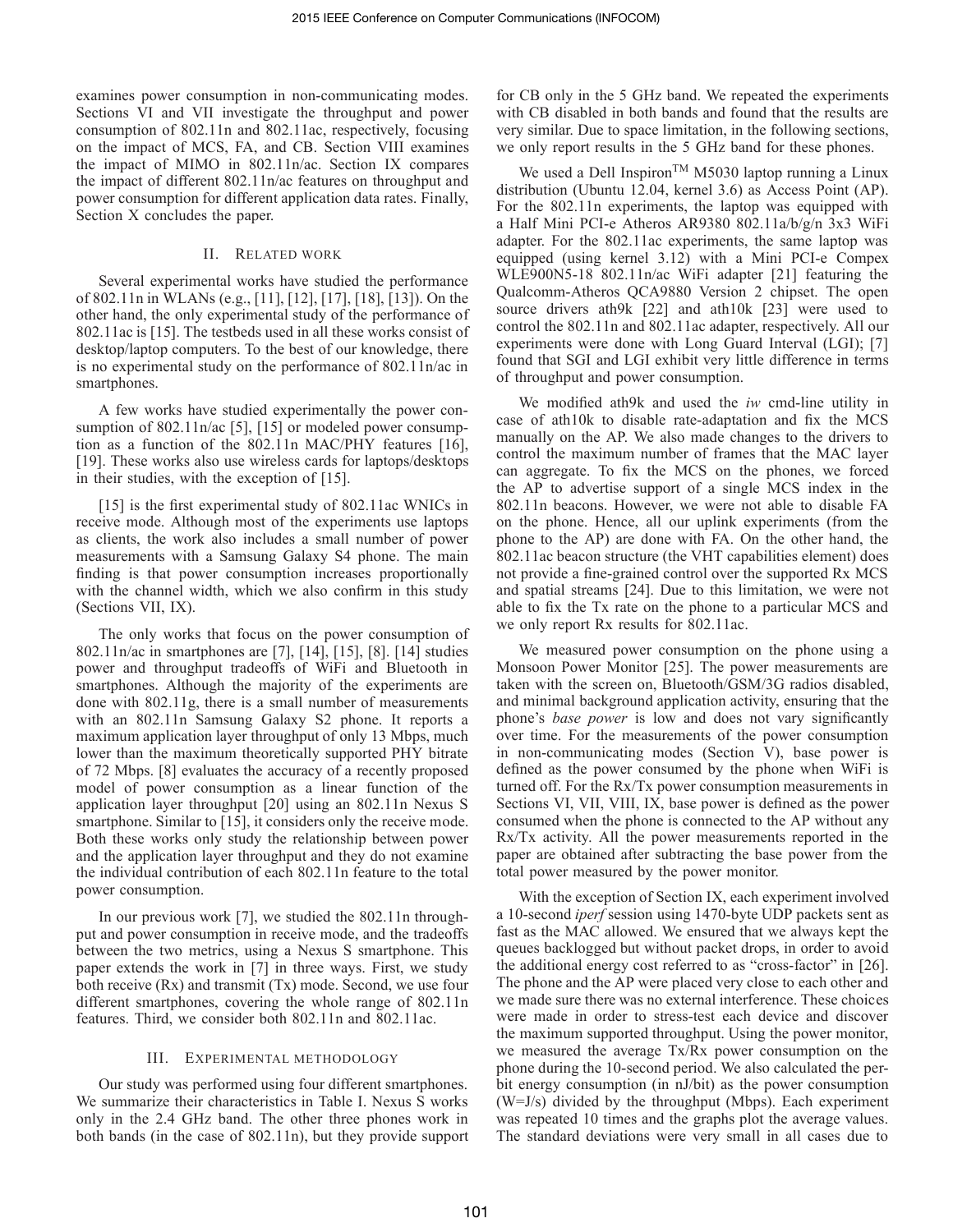

TABLE I. SMARTPHONES USED IN OUR STUDY.

Fig. 1. Comparison of different CPU Governors/Frequencies for Nexus S (802.11n), Galaxy S3 (802.11n), Galaxy S4 (802.11n), and Galaxy S5 (802.11ac).

the stable conditions in which the experiments took place and they are omitted for better clarity of the graphs.

## IV. IMPACT OF CPU

The smartphones used in our study feature many different CPU configurations supporting a wide range of clock speeds (100MHz-2.6GHz). In general, lower CPU frequencies consume less power, while higher frequencies help provide a more responsive user experience. Android provides multiple CPU scaling algorithms (called *CPU Governors*) to adaptively set the CPU frequency according to the offered load, with each one geared towards a specific power/performance goal. The phones used in our study have the following CPU governors available: *Performance (Pf)*, *Ondemand (Od)*, *Powersave (Ps)*, *Pegasusq (Peg-q)*, *Interactive (Ia)*, *Conservative (Cv)*, *Userspace (Us)*.

We observed in our experiments that some CPU governors consistently provided better throughput for a given MCS but resulted in very high power consumption. On the other hand, the power-saving governors often led to packets being dropped at the phone (in case of Rx) or not enough packets being sent (in case of Tx). Figure 1 shows four examples of the impact of using different CPU governors on the highest achievable throughput and the resulting power consumption, in different devices. We observe that, in Tx mode, different CPU governors can provide very different combinations of throughput and power consumption. On the other hand, in Rx mode (Figure 1(d)), different governors perform similarly.

Although a detailed study of the tradeoffs between CPU frequency used and the resulting network performance and power consumption is out of the scope of this work, we wanted to ensure that our throughput/power measurements were comparable across different devices and configurations. Towards this end, we followed a simple strategy to select the appropriate CPU governor/frequency in our experiments. For a given 802.11n/ac configuration, we compared the highest throughput achievable by the default governor (as most real users do/can not change their default CPU governor), with that of the highest CPU frequency available. If the performance was comparable, we used the default governor. Otherwise, we switched to the Userspace governor, which allowed us to manually set the CPU frequency to a fixed value. We started with the smallest CPU frequency offered by the device and then incremented it until we found the one that provided throughput comparable to what we could get with the highest CPU frequency setting available. This method guaranteed that the CPU did not become a bottleneck and hence we can be sure that the measured throughput was not affected by nonnetwork factors. Choosing the lowest possible frequency that provides "reasonable" throughput also ensures that CPU does not contribute any more to the phone's power consumption, than required to support a given bitrate. Table II below lists the CPU governors/frequencies that we used for our experiments.

TABLE II. CPU GOVERNORS/FREQUENCIES USED (IN MHZ).

|             |                              | Rx                     | Тx                      |                                |                  |  |
|-------------|------------------------------|------------------------|-------------------------|--------------------------------|------------------|--|
|             | 20 MHz                       | <b>40 MHz</b>          | <b>80 MHz</b>           | 20 MHz                         | <b>40 MHz</b>    |  |
| Nexus S     | Od                           |                        |                         | Od                             |                  |  |
| S3          | Peg-q                        | 1000                   |                         | Peg-q                          | 1000             |  |
| $S4$ [11n]  | 600                          | 600                    |                         | 600                            | 1600             |  |
| $S4$ [11ac] | 400                          | 400                    | 450                     |                                |                  |  |
| $S5$ [11n]  | $652.8$ $S$ $S$<br>883.2[DS] | 652.8[SS]<br>883.2[DS] |                         | $\overline{Ia}$ [SS]<br>Ia[DS] | Ia[SS]<br>Ia[DS] |  |
| S5 [11ac]   | 652.8[SS]<br>652.8[DS]       | 729.6[SS]<br>729.6[DS] | 729.6[SS]<br>2265.6[DS] |                                |                  |  |

## V. NON-COMMUNICATING MODES

In this section, we examine the power consumption in noncommunicating modes; *sleep* or *Power Saving Mode (PSM)* and *idle* mode. In both modes, the phone is connected to the AP and the only traffic is the periodic beacons broadcast by the AP. To measure the idle power consumption, we followed a methodology similar to that in [15]: the AP sent traffic at a rate of 1 Mbps (1 packet every 12 msec) and we measured the power consumption between packet receptions.<sup>1</sup> Table III shows the non-communicating power consumption for each phone and various configurations.

In Table III, we observe that power consumption in PSM is very low for all phones (8-26 mW), regardless of the configuration (channel width or number of streams). In this mode, the WiFi radio sleeps most of the time and only wakes up periodically to receive a beacon from the AP. Interestingly,

<sup>&</sup>lt;sup>1</sup>WiFi typically switches to PSM after a timeout of several tens to hundreds of milliseconds [27], [4].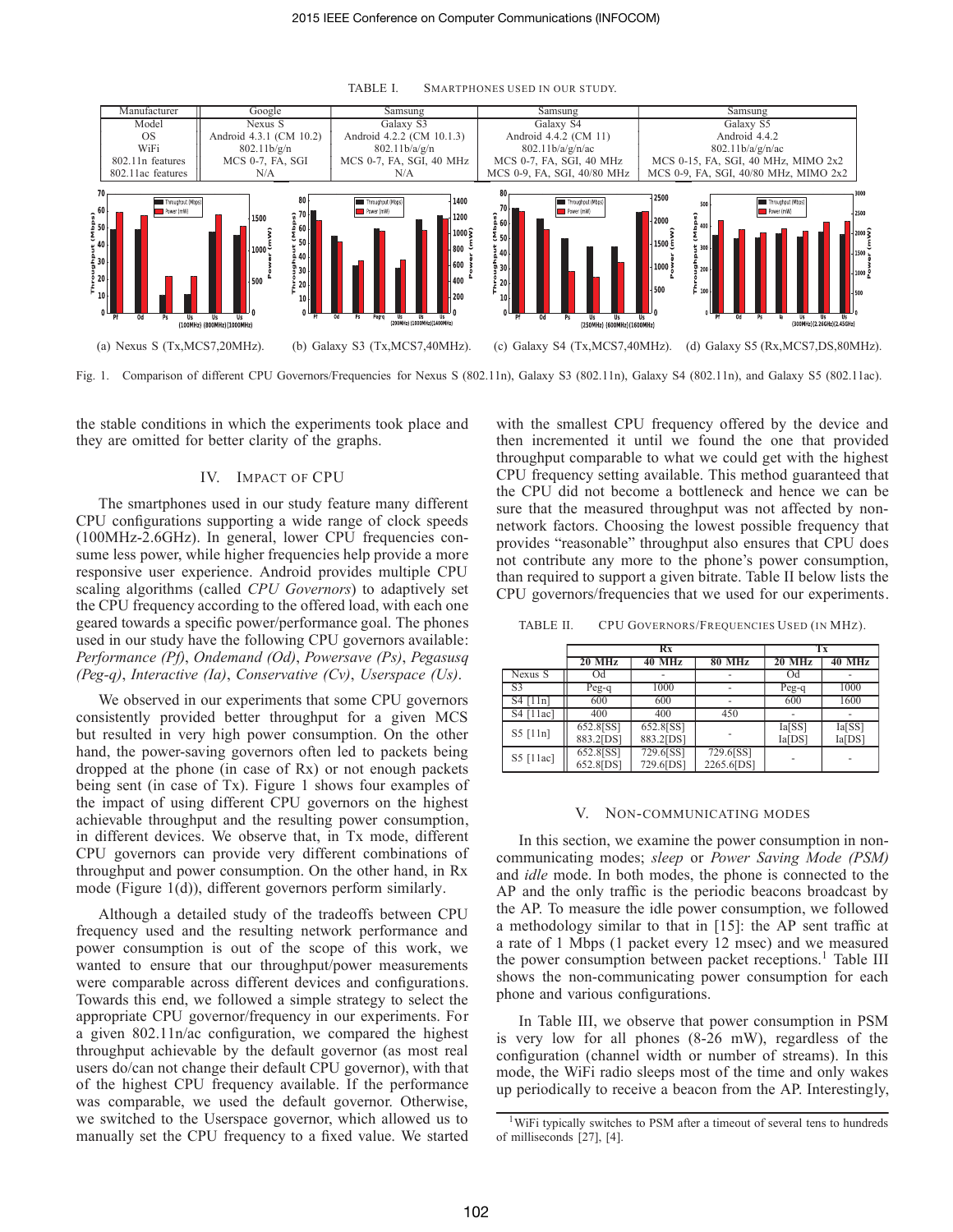| Phone                |            | Nexus S                  |                          | Galaxy S3                |                          | Galaxy S4              |             | Galaxy S5    |  |
|----------------------|------------|--------------------------|--------------------------|--------------------------|--------------------------|------------------------|-------------|--------------|--|
| Configuration        | <b>PSM</b> | Idle                     | <b>PSM</b>               | Idle                     | <b>PSM</b>               | Idle                   | <b>PSM</b>  | Idle         |  |
| 802.11n, 20 MHz, SS  | $8 \pm 6$  | $249 \pm 7$              | $15 \pm 6$               | $164 \pm 33$             | $24 \pm 16$              | $398 \pm 7$            | $26 \pm 4$  | $595 \pm 13$ |  |
| 802.11n, 40 MHz, SS  |            | -                        | $16 \pm 8$               | $245 \pm 5$              | $25 \pm 5$               | $413 \pm 2$            | $24 \pm 9$  | $669 \pm 4$  |  |
| 802.11n, 20 MHz, DS  |            |                          |                          |                          |                          |                        | $22 \pm 6$  | $589 \pm 5$  |  |
| 802.11n, 40 MHz, DS  |            | $\overline{\phantom{a}}$ | -                        | $\overline{\phantom{a}}$ | $\overline{a}$           |                        | $21 \pm 8$  | $673 \pm 10$ |  |
| 802.11ac, 20 MHz, SS |            | -                        | ۰                        |                          | $22 \pm 9$               | $374 \pm 7$            | $13 \pm 12$ | $576 \pm 5$  |  |
| 802.11ac, 40 MHz, SS |            |                          |                          |                          | $20 \pm 9$               | $\overline{425} \pm 3$ | $18 \pm 10$ | $666 \pm 7$  |  |
| 802.11ac, 80 MHz, SS |            | $\overline{\phantom{a}}$ | $\overline{\phantom{a}}$ | $\overline{\phantom{a}}$ | $19 \pm 10$              | $529 \pm 11$           | $12 \pm 6$  | $824 \pm 9$  |  |
| 802.11ac, 20 MHz, DS |            | ۰                        | -                        |                          | $\overline{\phantom{a}}$ |                        | $12 \pm 8$  | $583 \pm 8$  |  |
| 802.11ac, 40 MHz, DS |            | -                        | -                        | $\overline{\phantom{a}}$ | $\overline{\phantom{a}}$ |                        | $14 \pm 8$  | $662 \pm 8$  |  |
| 802.11ac. 80 MHz. DS |            |                          |                          |                          |                          |                        | $14 \pm 9$  | $827 \pm 10$ |  |

TABLE III. POWER CONSUMPTION (IN MW) IN NON-COMMUNICATING MODES.



Fig. 2. 802.11n throughput, power, and energy per bit comparison for Nexus S, Galaxy S3, Galaxy S4 with FA on/off. The channel width is 20 MHz.

802.11ac consumes less power in PSM than 802.11n. In contrast, the idle power consumption is much higher, in the range of 164-827 mW.

Comparing the idle power consumption across different channel widths for a given phone, we observe that it increases with the channel width in both 802.11n and 802.11ac. The same observation was made in [15] both for a mini-PCIe 802.11ac card and a Galaxy S4 smartphone. In contrast, [5] reports that 40 MHz channels have negligible impact on the power consumption of the Intel WiFi 5300 802.11n cards. On the other hand, we observe that the power consumption of Galaxy S5 (the only smartphone that supports MIMO) remains the same in single stream (SS) and double stream (DS) mode. One possible explanation for this counter-intuitive result is that the WiFi chipset always keeps both antennas activated when it is idle between packet receptions.

## VI. 802.11N

# *A. Baseline comparison*

In this section, we use a 20 MHz channel and compare the Rx and Tx throughput, power, and energy consumption of three smartphones (Nexus S, Galaxy S3, and Galaxy S4), with

FA enabled (FA on) and disabled (FA off), across all MCS indices. The results are shown in Figures  $2(a)-2(f)$ .

**Throughput** Figures 2(a), 2(d) show that *FA is necessary for high throughput*, a fact known from previous studies. For example, the maximum Rx throughput is only 20-27 Mbps with FA off but it increases to 46-55 Mbps with FA on. For Galaxy S3 and S4, the maximum achievable Rx throughput is higher than the maximum Tx throughput by 16% and 9.9%, respectively. In contrast, with Nexus S, throughput is slightly higher in Tx mode. We also observe that *different devices achieve different throughputs for a given MCS*. In Rx mode at MCS 7, Galaxy S4 (the most recent of the three devices) achieves 9% higher throughput than Galaxy S3, which in turns achieves 8% higher throughput than Nexus S. In Tx mode, Galaxy S4 still achieves the highest throughput (5.5% higher than Nexus S) but Nexus S comes second achieving 9.6% higher throughput than Galaxy S3.

**Power consumption** In Figures 2(b), 2(e), we observe that for each device, *the Tx power consumption is much higher than the Rx power consumption*. The maximum Rx power consumption never exceeds 700 mW; this value is lower than the value reported in [5] for a mini-PCIe card (940 mW). Note that, in our case, the reported value is the *total* power consumed by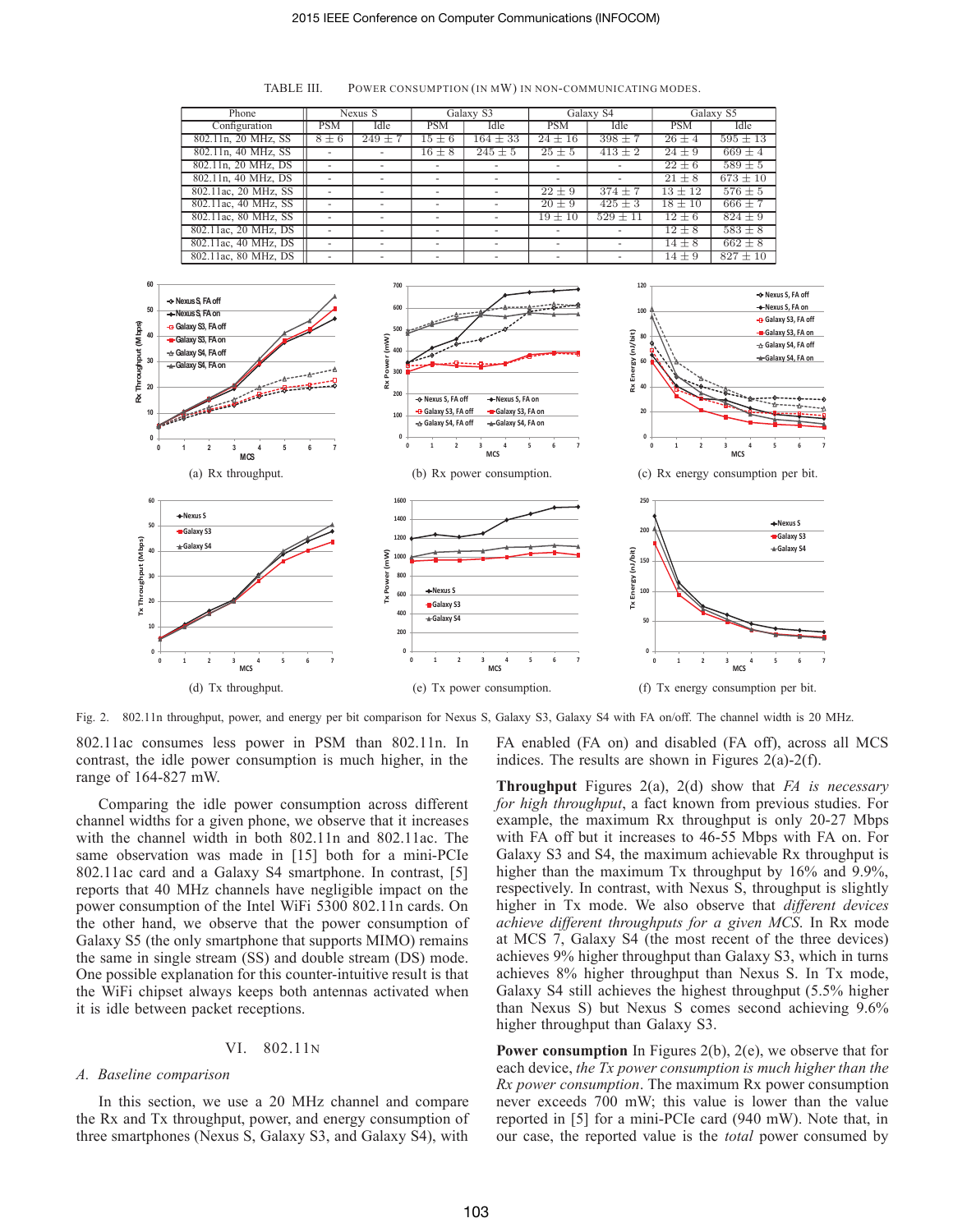

Fig. 3. 802.11n throughput, power, and energy per bit comparison for Galaxy S3 and Galaxy S4 with FA on/off and 20/40 MHz channels.

the phone (i.e., it includes the power consumed as the packets cross the network stack, referred to as *processing power* in [6] or *cross-factor* in [28]) and not only by the WiFi chipset unlike in [5]. In contrast, the Tx power consumption is higher than 900 mW with all three phones. For comparison, the Tx power consumption for the WiFi card reported in [5] is 1280 mW.

A second observation from Figures 2(b), 2(e) is that *different smartphones have very different power profiles*. For example, the maximum  $Rx(Tx)$  power (MCS 7) for the three phones we consider in this study varies from 392-685 mW (1021-1533 mW). Moreover, the impact of FA is very different on the three devices. In Galaxy S3, power consumption is similar with and without FA. In Galaxy S4, power consumption is higher with FA off by 1-8% for different MCS. In contrast, in Nexus S, power consumption is higher with FA on by up to 31% (MCS 4). We also observe that *more recent models are not necessarily more power-efficient*. Galaxy S3 is the most power-efficient among the three phones, in both Rx and Tx mode. Between the other two phones, Nexus S consumes the highest power in Tx mode and in Rx mode for MCS 4-7.

Finally, we observe that the *Rx power consumption increases as we move from MCS 0 to MCS 7* by 99%, 29%, and 19%, for Nexus S, Galaxy S3, and Galaxy S4, respectively, with FA on, and by 78%, 16%, and 24%, with FA off. In contrast, [5] reports an increase lower than 10% for a mini-PCIe card and concludes that the higher bit/sec DSP processing required to process the fastest bitrates incurs only a small overhead. Our results show that this overhead was significant for the first generation of 802.11n smartphones (Nexus S) but it shows a decreasing trend in later generations. On the other hand, our results in Tx mode are closer to those reported in [5]. Only Nexus S shows an increase of 28% in power consumption as we move from MCS 0 to MCS 7. For the other two phones, the increase is lower than 11%.

**Energy consumption** Figures 2(c), 2(f) show that, similar to power consumption, the per bit energy consumption is higher in Tx mode than in Rx mode for a given MCS in all 3 devices and newer generations of smartphones are not always more energy efficient. Another observation is that *a higher MCS always results in lower per bit energy cost in both Tx and Rx mode*. Finally, *FA always reduces the per bit energy cost*, as the increase in throughput (Figures 2(a), 2(b)) is much higher than the (potential) increase in power consumption. Together, the last two observations lead to two conclusions: (i) *the raceto-sleep heuristic, which suggests that the fastest configuration is the most energy efficient, is also applicable to smartphones, in the case of fixed channel width and good channel conditions* and (ii) *the most-power efficient configuration is not always the most energy efficient*; e.g., FA increases power consumption in Nexus S but is still more energy efficient.

# *B. 40 MHz channels*

We now study the impact of 40 MHz channels in 802.11n. Figure 3 compares the throughput, power, and energy consumption of Galaxy S3 and Galaxy S4, in the case of 20 and 40 MHz channels, with and without FA.

**Throughput** In Figures 3(a) and 3(d) we observe that CB improves throughput with FA on and off. With FA on, the Rx throughput reaches 71 Mbps in Galaxy S3 and 111 Mbps in Galaxy S4; the Tx values are similar for S4 and slightly lower for S3. Interestingly, Figure 3(a) shows that, if we enable only one of the two features, *CB is more effective than FA for MCS indices lower than 4 when the MAC/PHY overhead is low, but FA becomes more effective for MCS indices higher than 4*. Two more interesting observations from Figure 3(d) are (i) in Galaxy S3, Tx throughput with CB and FA does not increase beyond MCS 5 and (ii) in Galaxy S4, throughput at MCS 0 is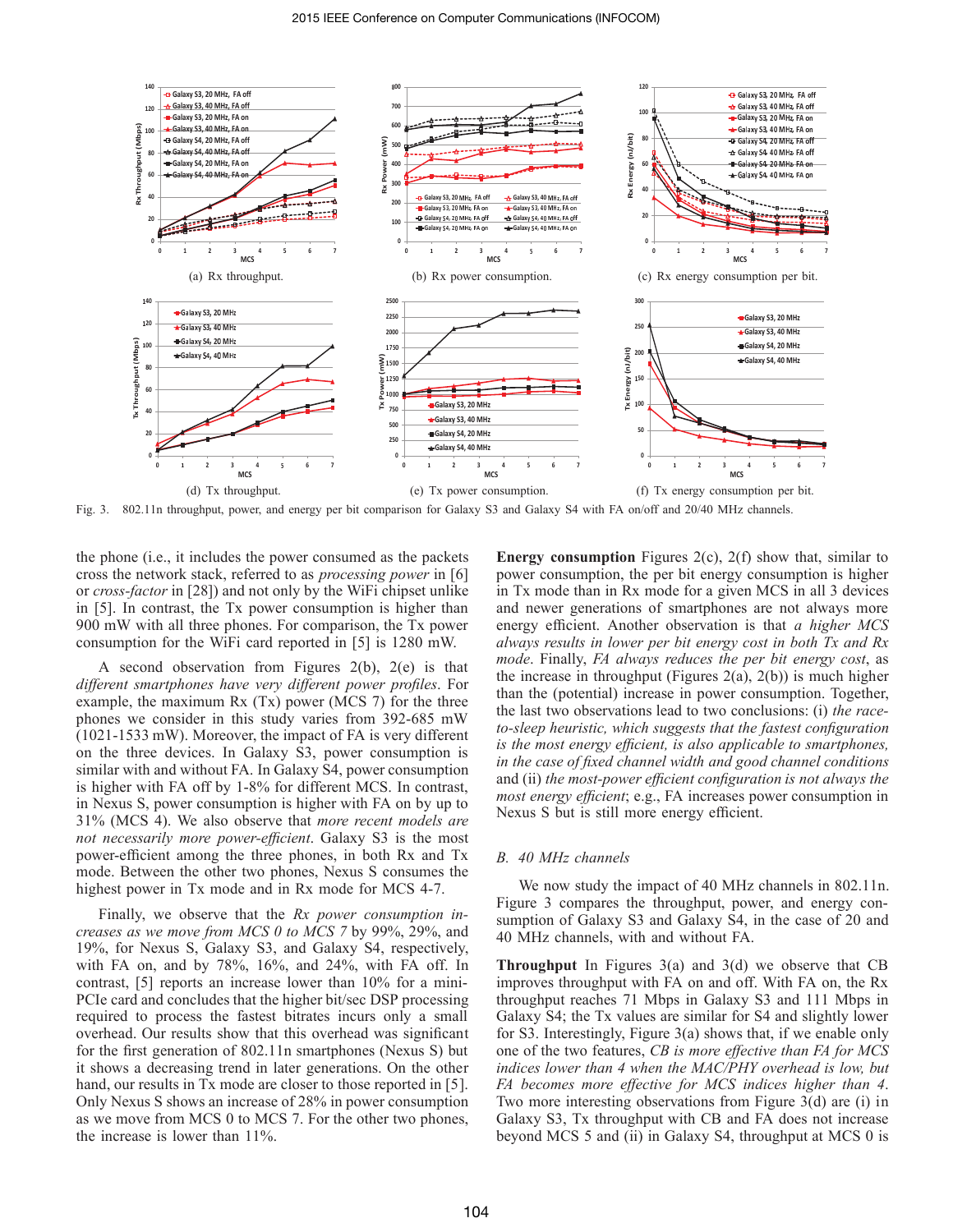

Fig. 4. 802.11ac throughput, power, and energy per bit comparison for Galaxy S4 and Galaxy S5 with a channel width of 20/40/80 MHz and FA on. The 802.11n results with Galaxy S4 are included for comparison.

the same with a 20 MHz and a 40 MHz channel. We repeated these measurements several times and got consistent values although we do not have an explanation for these behaviors.

**Power consumption** Figures 3(b), 3(e) show that *CB increases power consumption* in both phones. The increase is particularly high for S4 in Tx mode. In contrast, [5] reports that CB has a negligible impact on the power consumption of a mini-PCIe card. If we focus on the 40 MHz curves in Figure 3(b), we observe that in S3 the power consumption is higher without FA. In contrast, in S4, power consumption is higher without FA for MCS 0-4, but with FA for MCS 5-7. Finally, we observe again that power increases for higher MCS.

**Energy consumption** Similar to the observation about throughput in Figure 3(a), Figure 3(c) shows that *the per bit energy cost is lower with CB on and FA off for low MCS indices (MCS 0 in S3, MCS 0-2 in S4) but with CB off and FA on for higher MCS indices*. However, *the combination of FA and CB is the most energy efficient option* in both phones for all cases, since the increase in power consumption incurred by CB is accompanied by a large increase in throughput.

## VII. 802.11AC

802.11ac introduces mandatory support for 80 MHz channels and 256 QAM modulation (MCS 8 and 9, the latter only 40/80 MHz channels). Figure 4 compares the 802.11ac Rx throughput, power, and energy consumption for Galaxy S4 and Galaxy S5, with a channel width of 20 MHz, 40 MHz, and 80 MHz. We have also included the 802.11n results for Galaxy S4 from Figure 3 for comparison. For better clarity, we only show the results with FA on. We found that the conclusions about the impact of FA and the tradeoffs between FA and CB in 802.11ac are similar to those in 802.11n which we analyzed in Section VI-B. For any two channel widths, the largest of the two widths with FA off yields higher throughput and lower energy consumption for lower MCS indices but the smallest width with FA on gives much higher throughput and is more energy efficient for higher MCS indices; and the combination of FA on with the widest channel (80 MHz) always gives the highest throughput and is the most energy efficient.

**Throughput** In Figure 4(a) we observe that the two phones achieve almost the same throughput for each MCS when the channel width is either 20 MHz or 40 MHz, and S5 provides slightly higher throughput (up to 13.5%) with an 80 MHz channel width. We also observe that 802.11ac achieves slightly higher throughput than 802.11n for the same channel width and the same MCS. Moreover, MCS 8 increases the maximum achievable throughput of 802.11ac over 802.11n by 25% with a channel width of 20 MHz, and MCS 9 by 34% with a channel width of 40 MHz. The best throughput with 802.11ac (with a combination of MCS 9 and 80 MHz) is 122% higher than the best throughput with 802.11n (with MCS 7 and 40 MHz).

**Power consumption** The results for Galaxy S4 in Figure 4(b) show that 802.11ac is slightly more power efficient than 802.11n for the same channel width and the same MCS. However, the maximum power with 802.11ac (for MCS 8/9) is similar to the maximum power with 802.11n (for MCS 7) with a channel width of 20 MHz and 22% higher with a channel width of 40 MHz. Similar to our observations about 802.11n in Section VI-B, *the 802.11ac power consumption increases with MCS and channel width* for both phones. Finally, we observe that Galaxy S5 consumes much more power than Galaxy S4 – the minimum S5 power consumption (with a 20 MHz channel) is similar to the maximum S4 power consumption (with an 80 MHz channel). Two possible explanations for this observations are (i) S5 needs a higher CPU frequency to sustain high throughput (Table II) and (ii) it is possible that S5 activates both antennas even in SS mode (Table V shows that the idle power consumption in S5 is higher than in S4). We also observe that power is unexpectedly high with MCS 3 in S5 for all 3 channel widths.

**Energy consumption** In spite of the higher power consumption, Figure 4(c) shows that 802.11ac is more energy efficient than 802.11n. Also, similar to our observation about 802.11n in Section VI-B, *wider channels and higher MCS indices in 802.11ac are more energy efficient*. Hence, our conclusion about the "race-to-sleep" heuristic still holds in 802.11ac.

## VIII. MIMO

Figure 5 plots the throughput, power consumption, and energy consumption with one and two MIMO spatial streams (SS/DS) and all available channel widths for Galaxy S5. For 802.11ac, we show again only the Rx results. Note that in Figure 5, for simplicity we use the 802.11ac MCS notation for 802.11n too, i.e., we only use MCS 0-7 combined with SS/DS instead of the full range of MCS 0-15 used in 802.11n.

**Throughput** In Figures 5(a), 5(d), 5(g) we observe that for a given MCS, using DS offers a slightly lower throughput increase compared to doubling the channel width in both 802.11n and 802.11ac. The maximum throughput achieved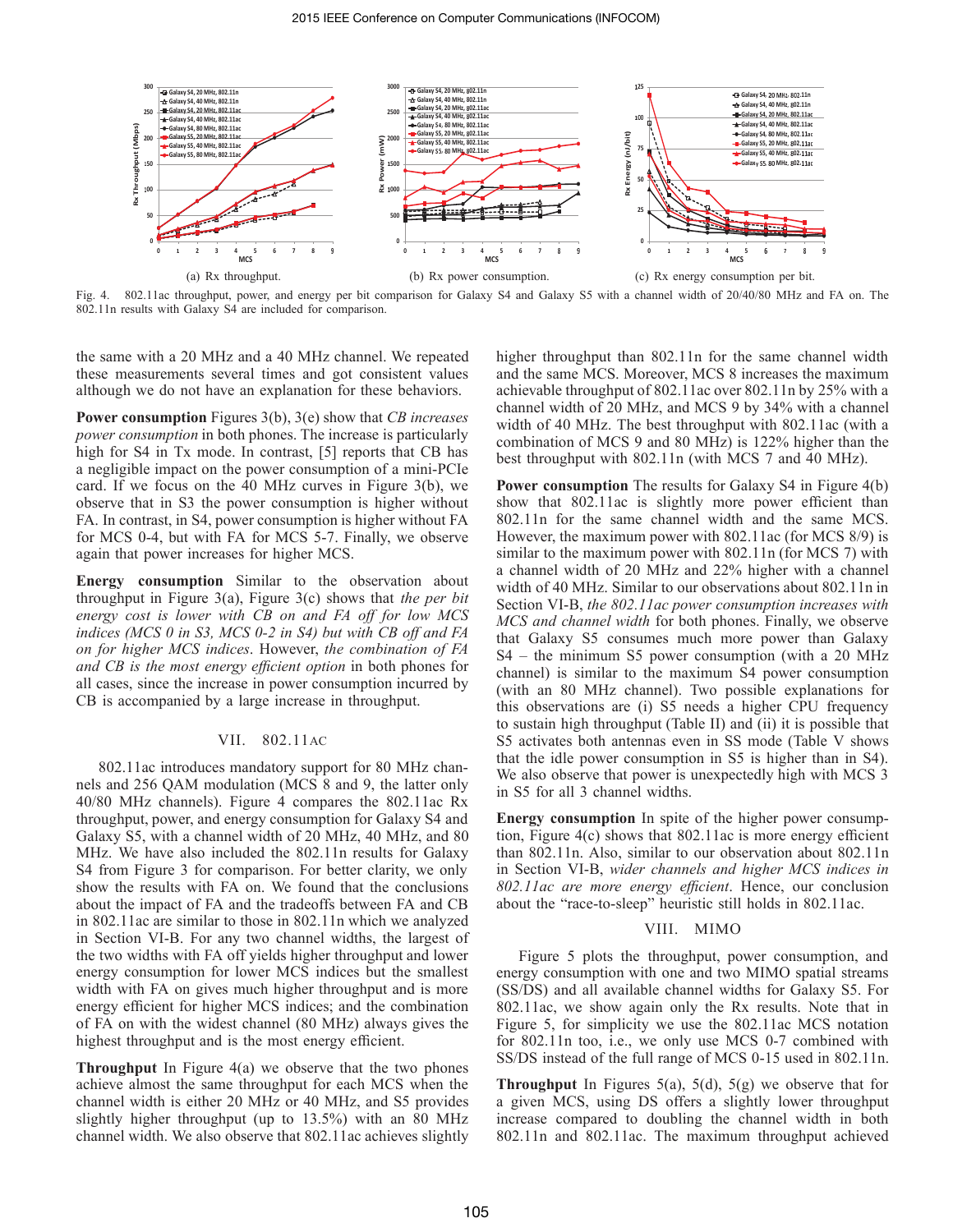

Fig. 5. 802.11n/ac throughput, power, and energy per bit comparison for Galaxy S5 with SS/DS and 20/40 MHz channels. FA is always enabled.

with 802.11n (MCS 7, 40 MHz, DS) in Rx/Tx mode is 172/180 Mbps (63/66% of the corresponding PHY bitrate) and for 802.11ac (MCS 9, 80 MHz, DS) is 443 Mbps (57% of the PHY bitrate). The best Rx throughput with 802.11ac is 158% higher than the best throughput with 802.11n. Note also that Galaxy S5 exhibits the same abnormal behavior as Galaxy S4 in SS mode: low Tx throughput with MCS 0 and a 40 MHz channel in 802.11n and high Rx power consumption with MCS 3 and all three channel widths in 802.11ac.

**Power/Energy consumption** In Figures 5(b), 5(e), 5(h), we observe that, *for a given MCS, receiving or transmitting a second spatial stream increases power consumption*. However, the increase is almost always lower than the increase caused by doubling the channel width. Consequently, Figures 5(c), 5(f), 5(i) show that *DS is a more energy efficient option than using wider channels*. The same observation was made in [15] for an 802.11ac mini-PCIe card. In contrast, [5] reached the exactly opposite conclusion for an 802.11n mini-PCIe card. Finally, *combining DS and CB is the most energy efficient option for both 802.11n and 802.11ac*.

Another interesting comparison is across configurations that offer the same/similar bitrate. For example, for the same channel width, such configurations are (MCS 1, SS) and (MCS

0, DS), (MCS 3, SS) and (MCS 1, DS), (MCS 4, SS) and (MCS 2, DS), (MCS 5, SS) and (MCS 3, DS), (MCS 8, SS) and (MCS 4, DS). These configurations have very similar power consumption; the difference is less than 5% in most cases and at most 12% (802.11ac, 80 MHz). Since these configurations offer very similar throughputs, their energy per bit cost is also similar (Figures 5(c), 5(f), 5(i)). Overall, we conclude that *for configurations with same bitrate and channel width, the number of spatial streams has a minimal impact on power consumption*. [5] reached a similar conclusion only for the Rx operation. As we already mentioned in Section V, this result indicates that the phone may be using two antennas even in the case of SS (MIMO spatial diversity). In contrast, *for configurations with similar bitrate and same number of streams, e.g., (MCS 1, 20 MHz) and (MCS 0, 40 MHz), wider channels increase power consumption (by 15-20% in most cases)*.

*Remark*: Our conclusions about higher MCS, wider channels, and MIMO in Sections VI, VII, VIII hold for the case of a strong link and under the assumption that the user desires the maximum possible throughput (e.g., in the case of a file download). These conclusions may change in different scenarios, e.g., with weak links or when the application limits the source rate.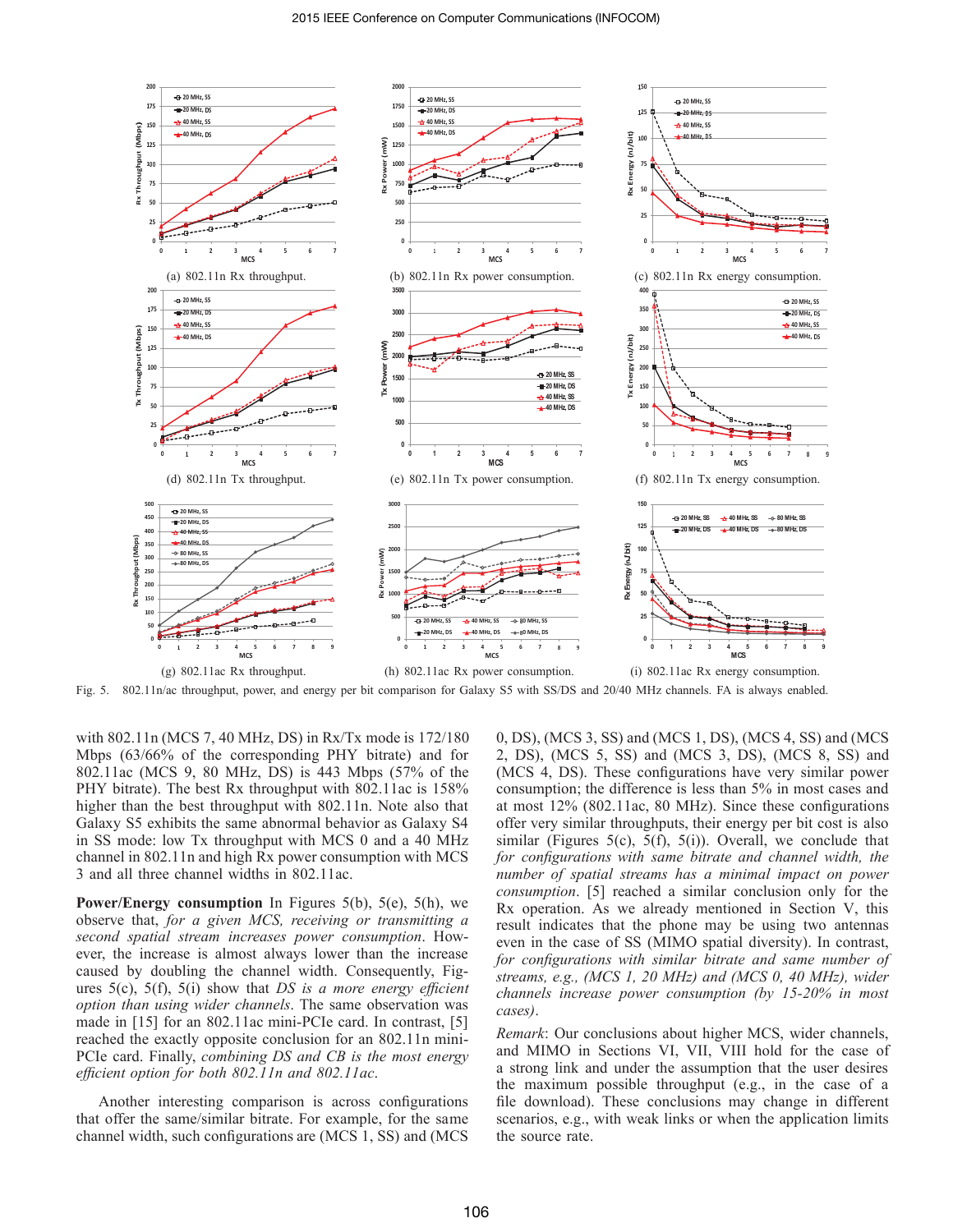

Fig. 6. Power increase vs. throughput increase with increasing MCS, number of spatial streams (SS/DS), or channel width in 802.11ac.

#### IX. DISCUSSION

Three main factors responsible for throughput gains of 802.11n/ac are larger channel widths, larger number of MIMO spatial streams, and more aggressive MCS. All three factors can achieve a similar increase in throughput; for example, one can approximately double throughput by doubling the channel width, doubling the number of spatial streams, or changing  $MCS - e.g.,$  from  $MCS 0$  (BPSK-1/2) to  $MCS 1$  (QPSK-1/2), while keeping the other two factors unchanged. However, different options for achieving similar throughput gains may result in very different power consumption. In this section, we compare these three mechanisms – CB, MIMO, and MCS – in terms of power consumption. We consider two cases.

**Case 1: Backlogged traffic** Here we continue with the assumption made throughout the paper, i.e., the application sends backlogged traffic at the maximum possible rate, limited only by the PHY bitrate. Figure 6 summarizes the results from Sections VII, VIII for 802.11ac plotting the percentage increase in power consumption vs. the percentage increase in throughput for Galaxy S4 and Galaxy S5 in three cases: (i) increasing the channel width with SS and MCS 0, (ii) increasing MCS with SS and 20 MHz channel width, and (iii) (only for Galaxy S5) increasing the number of spatial streams with MCS 0 and 20 MHz channel width.

We observe that for both phones *increasing MCS is the most power efficient option and increasing channel width is the least power efficient*. For example, for a 100% throughput increase using the Galaxy S5 (S4) phone, the power increase is only 8% (4%) when increasing MCS from 0 to 1, 10% when changing from SS to DS, but 24% (20%) when increasing the channel width from 20 MHz to 40 MHz. If we look at the maximum possible throughput increase with each of the three factors for Galaxy S5 (S4), we observe that by increasing the MCS from 0 to 8, we can achieve an  $11x$  throughput increase at the cost of only 57% (39%) increase in power consumption. In contrast, increasing the channel width from 20 MHz to 80 MHz results in a 3.5x throughput increase at the cost of 101% (44%) increase in power consumption. The same finding is reported in [15] for a mini-PCIe wireless card and only for the case of channel width vs. number of streams.

**Case 2: Impact of idle listening** In practice, the application often limits the sending data rate. In such cases, the WiFi radio remains idle for a fraction of time between packet transmissions/receptions and the total power consumption is a weighted sum of the idle and active (Rx/Tx) power consumption. Figures 7(a), 7(b), 7(c) compare the per bit Rx energy consumption as a function of the source data rate for different channel widths, number of spatial streams, and MCS, respectively, when the other two parameters remain fixed. In each case, we only considered source rates that can be accommodated by the corresponding MAC/PHY configuration.

Figure 7(a) shows that *for a given source rate, the energy per bit is higher for wider channels*. For example, at a source rate of 60 Mbps, an 80 MHz channel width in Galaxy S4 (S5) consumes 16% (15%) more power compared to 40 MHz and 40% (35%) more power compared to 20 MHz. Although a wider channel can receive faster, allowing the WiFi radio to remain idle most of the time, the power consumption in idle mode is higher with wider channels (Section V) and dominates the overall power consumption. The same observation was made in [15].

Different from Figure 7(a), Figure 7(b) shows that *using a second spatial stream has no impact on the power consumption for a given source rate*. Finally, Figure 7(c) shows that *higher MCS indices have no impact for low source rates when the idle power dominates* (remember from Section V that idle power remains the same for different MCS) *but are less power efficient for source rates higher than 30 Mbps* (when the Rx power starts dominating). At a source rate of 30 Mbps, MCS 8 in Galaxy S5 consumes 10% more power than MCS 5.

Overall, we conclude that *for low source data rates, when idle power dominates, faster configurations may not always be the most energy efficient option, especially when they involve wider channels*. This observation suggests the need for better power saving schemes that will reduce the idle power consumption with wider channels or will allow the radio to *micro-sleep* between packet receptions, e.g., [29].

## X. CONCLUSION

We presented the first detailed experimental study of 802.11n/ac throughput and power consumption in smartphones. We found that different generations of smartphones can have very different power profiles and, contrary to our expectation, more recent smartphone models are not always more power efficient, even when they come from the same manufacturer. We investigated the power consumption in various states of the wireless interface, the impact of various features of 802.11n/ac on both throughput and power consumption, and the tradeoffs between these two metrics. Among the three main factors responsible for throughput gains in  $802.11n/ac$  – larger channel widths, larger number of MIMO spatial streams, and more aggressive MCS – we found that increasing MCS is the most power efficient option and increasing channel width is the least power efficient. We also found that the most power efficient configuration is not always the most energy efficient. When the application desires maximum throughput and the source data rate is only limited by the PHY bitrate, faster configurations combining FA, wider channels, higher MCS, and DS always result in lower energy per bit cost, i.e., the race-to-sleep heuristic always holds true. On the other hand, with low source data rates idle power dominates and faster configurations may not always be more energy efficient, especially when they involve wider channels.